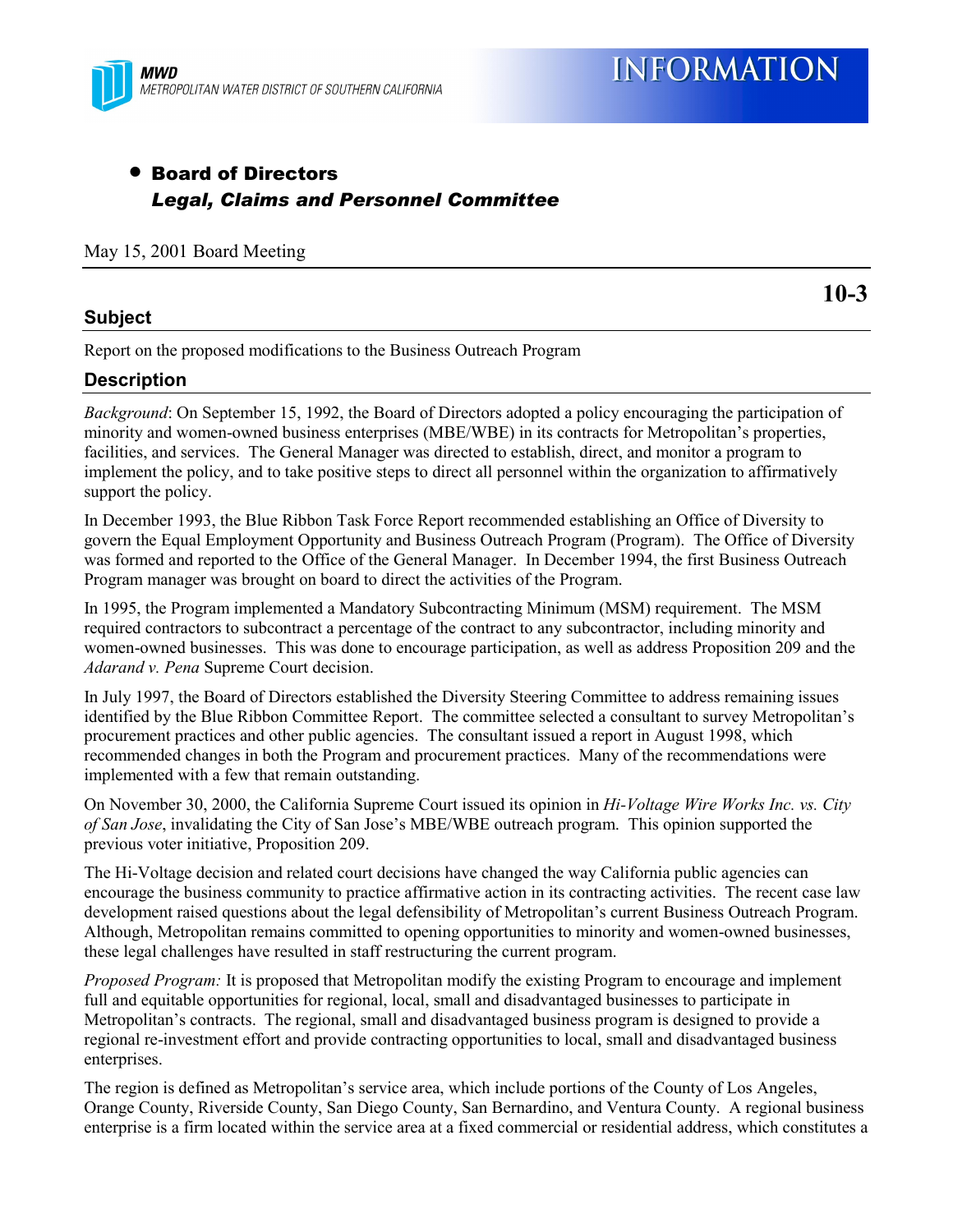business location where administrative, clerical, professional or other productive work is performed relative to its commercial purpose.

A small business enterprise (SBE) is a certified business that meets the size standards by the annual gross receipt for the past three years or the number of employees set forth by the Small Business Administration (SBA) in accordance with 13 Code of Federal Regulations (CFR), Section 121, and other certifying agencies.

A small and disadvantaged business enterprise (SDBE) is a firm owned and controlled by socially and economically disadvantaged persons. A SDBE is a small business concern that is at least 51 percent owned by one or more individuals who are both socially and economically disadvantaged.

*Program Elements*: The Program will establish organizational goals for regional participation in all categories of contracts. Metropolitan will extend a preference-based regional goal (points) for bids and contracts. Points shall be awarded as incentives to contractors, consultants and vendors who provide documentation evidencing that its main business location resides within the regional service area.

For procurement contracts, a value of 10 preference points may be awarded to a regional firm. Points shall be translated to a percentage and the bid reduced by such percentage for the purpose of evaluation to determine the lowest responsible bidder. Small business subcontracting requirements will be established. Contracts less than \$25,000 will be designated for establishing opportunities for small and disadvantaged business enterprises.

For the purpose of goal establishment for construction contracts, each contract will be evaluated to set a small business-subcontracting requirement. After the small business requirement is established, it is further required that no less than 75 percent of the small business-subcontracting requirement be designated for regional based firms. Small business requirements must be met or the bid will be deemed non-responsive. Good faith efforts are still required.

For the purpose of goal establishment of consulting and professional services, a value of five regional points will be awarded to the proposal evaluation determination, and an additional five points will be awarded for meeting the established small business subcontracting participation levels. Contracts under \$50,000 will be designated for establishing opportunities for small and disadvantaged business enterprises.

The overall organizational goal for small business participation will be 18 percent. Organizational goals will be applied on the subcontracting minimum requirements for procurement contracts between \$100,000 and \$250,000, if applicable. For consulting and professional services contracts, organizational goals will be applied between \$50,000 to \$250,000.

Metropolitan will accept or recognize certification of a small business enterprise by firms submitting documentation evidencing their current certification as a small business enterprise set forth by the Small Business Administration, 13 CFR, Section 121, or submitting an affidavit application verifying average annual gross earnings of the firm and the number of employees for the past three years. Metropolitan will accept certification of small and disadvantaged businesses from any public agency in California whose certification criteria complies with applicable law.

Business Outreach will send an affidavit application to vendors in Metropolitan's vendor database to request reestablishment of certification with Metropolitan, if applicable. Affidavit applications will be valid for one year or until such time a small business enterprise certification is obtained through the appropriate certifying agencies.

To be accepted as a regional business enterprise by Metropolitan, firms must provide evidence that the firm is located at a fixed commercial or residential address where administrative, clerical, professional or other productive work is performed relative to its commercial purpose. The business must be located within the regional service area for a minimum of one year. Proof of regional status will qualify firms for preferential point value in evaluation determination.

To monitor contract diversity, Business Outreach will also require each contractor, consultant or vendor to identify any MBE/WBE firms utilized in the procurement or contract and will be tracked through the documented good faith effort and Utilization Report process.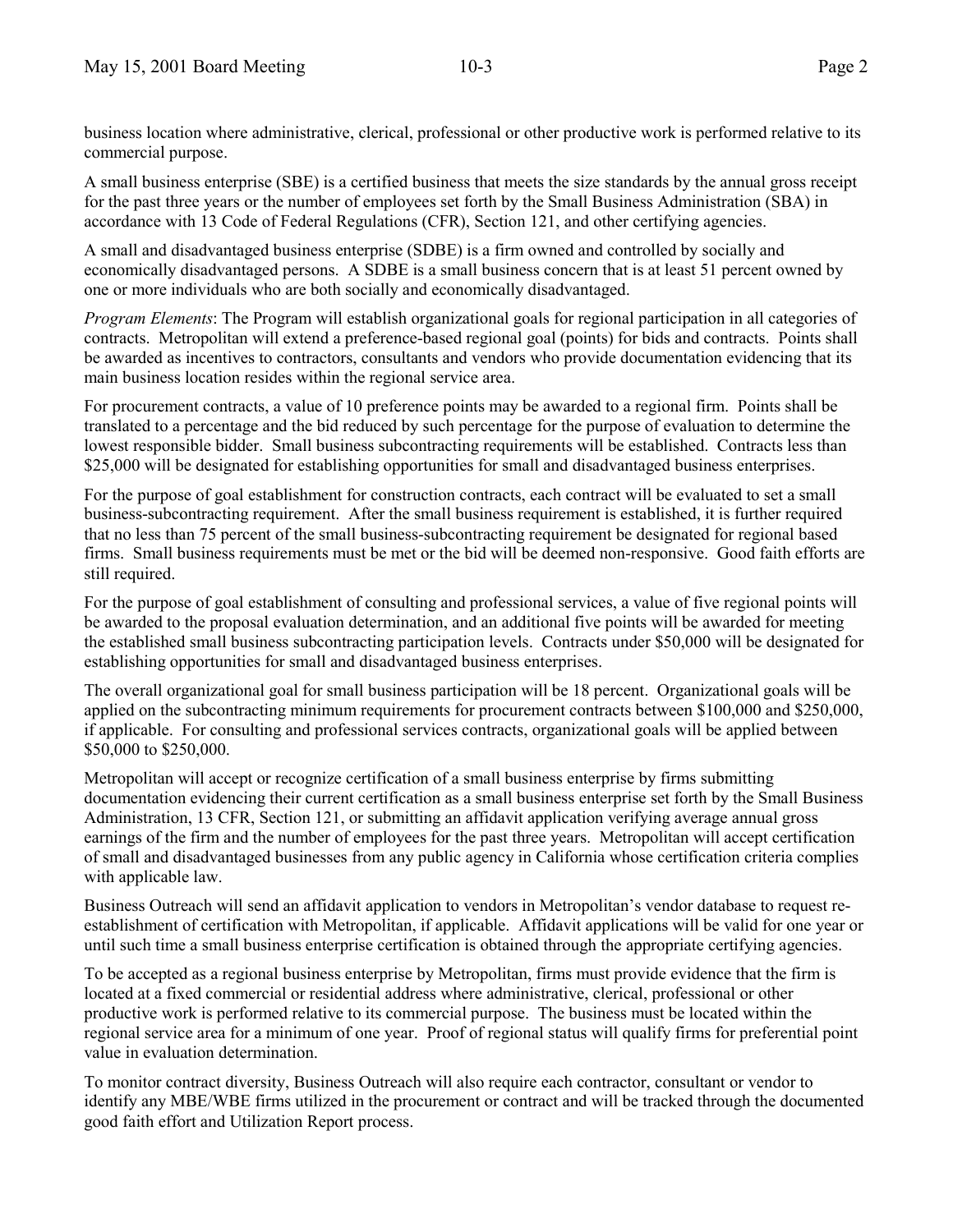*Program Requirements*: All contract categories will establish regional and small business requirements. Evaluation and award determination will apply regional guidelines and small business requirements.

Metropolitan will reserve the right to unbundle tasks stipulated in an RFP and award them individually based on ability to perform. This will facilitate a second and actual outreach component with external business associations and individuals potentially interested in competing in each respective RFP process.

The Business Outreach office will provide a list of upcoming contract opportunities, as well as the results of contract awards during that month. Advertisement policies, procedures, and efforts will include the regional, local, and small business requirements. Minor construction projects less than \$50,000 will also be targeted for regional and small business participation.

The proposed regional, small and disadvantaged business program will require procedural changes in the Business Outreach Procedures manual, and all corresponding manuals. The major changes in the procedures manual are outlined in **Attachment 1**. In addition, the proposed program will require a change in the business application process. It is recommended that the following actions be taken for program implementation:

- Send memorandum to all employees notifying them of the changes and requirements of the Program.
- Notify contractors, vendors, and consultants of the Program changes.
- Establish a help desk or hotline to address questions or concerns.
- Establish workshops for local and small businesses to discuss the requirements of the Program.
- Establish workshops and training with contract staff and managers to ensure proper and full implementation of the Program.
- Establish compliance and non-compliance procedures.
- Evaluate business practices for process improvements.
- Continue to track MBE/WBE participation.
- Require all contracts be reviewed by Business Outreach for Program compliance.
- Establish closeout procedures to evaluate contract and Program performance.
- Increase outreach efforts to promote regional and small business participation through External Affairs resources to encourage participation on specific RFPs.
- Establish employee evaluation criteria for Program compliance.
- Establish monthly, quarterly, and annual reports of the program activities, contract activities, and progress reports.

### **Policy**

*Current Policy*: It is the declared policy of Metropolitan Water District of Southern California to implement a program that will aid, counsel, and assist, insofar as is legally permissible, the participation of minority-owned and women-owned enterprises (MBE/WBEs) in contracts for Metropolitan properties, facilities and services.

*Recommended Policy:* The Metropolitan Water District of Southern California is committed to create an environment which affords all individuals and businesses open access to the business opportunities available within the regional service area in a manner that reflects the diversity of its service area.

Therefore, it is the policy of Metropolitan to solicit participation in the performance of all construction contracts, professional service contracts, procurement of supplies, equipment procured by Metropolitan, by all individuals and businesses, including but not limited to small businesses, locally owned businesses, women, minorities and economically disadvantaged business enterprises.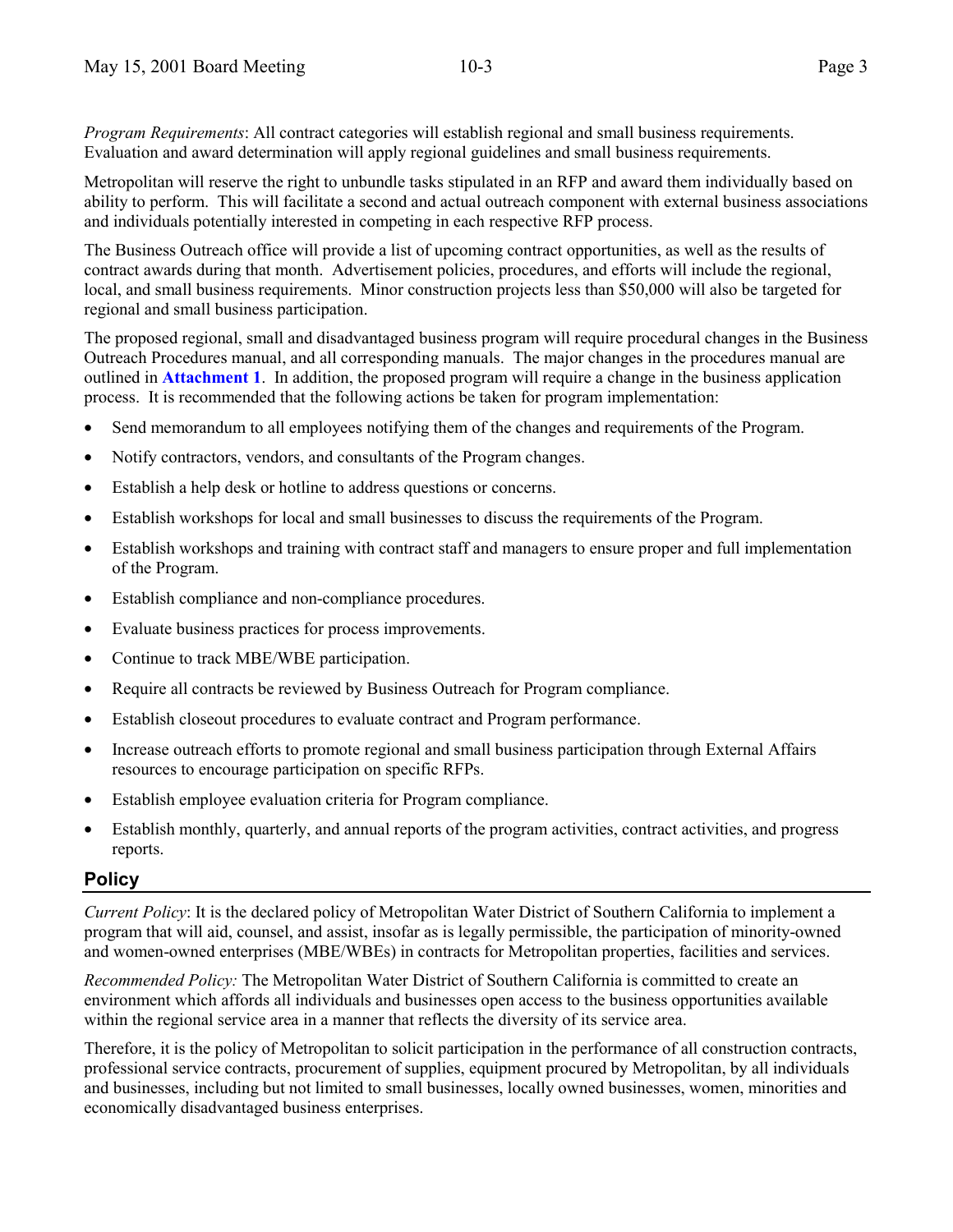sv

## **Fiscal Impact**

No fiscal impact.

4/28/2001 *Joseph E. Tait Assistant General Manager Date* 4/28/2001

*General Manager Date*

**Attachment 1 - Proposed Changes in the Business Outreach Procedures Manual** BLA #1010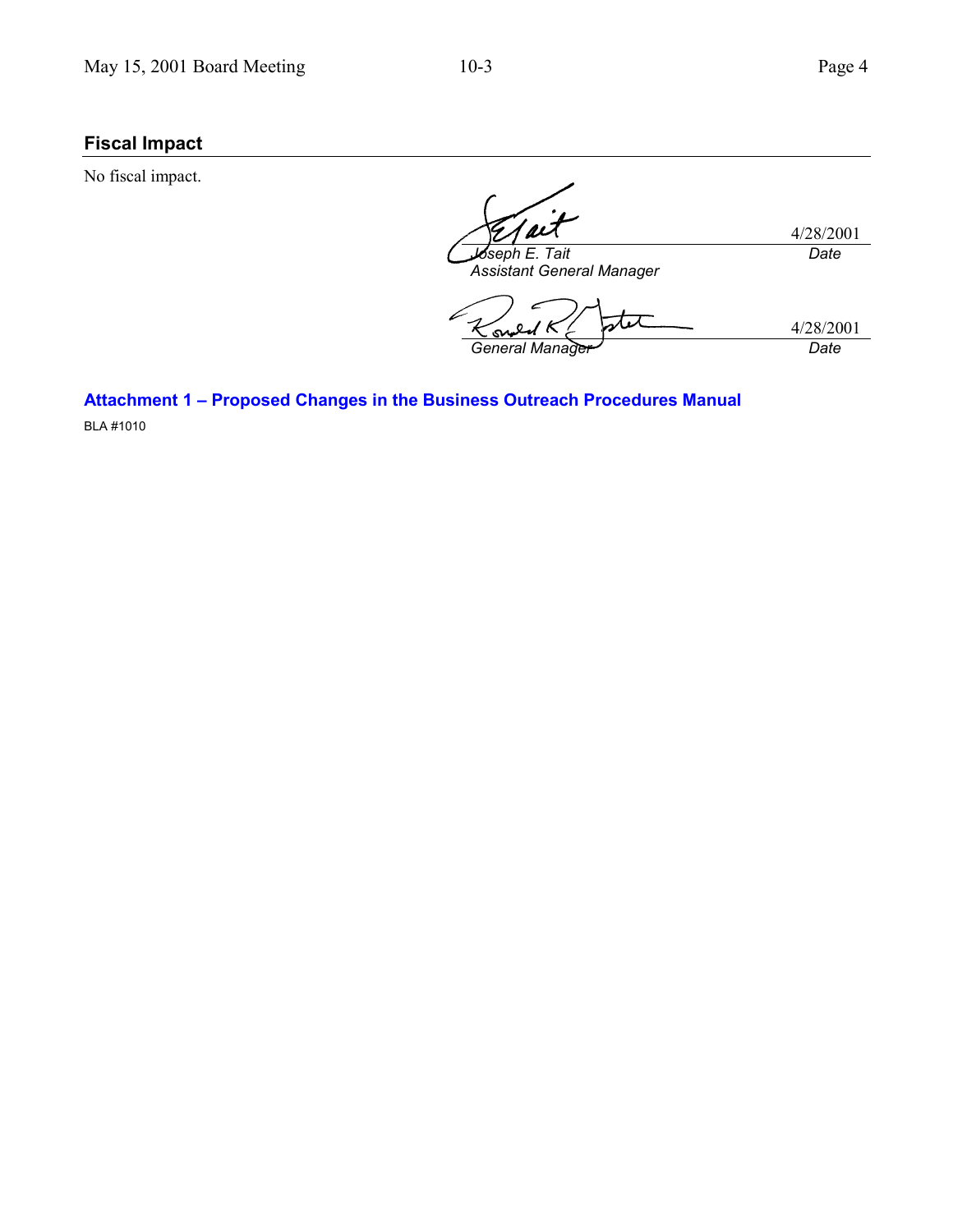The following are proposed changes to Business Outreach Program Policies and Procedures Manual to amend the MBE/WBE program to incorporate the Regional and Small Business Outreach Program:

| Section #1<br>(Overview)                                       | Amend policy statement to reflect regional and small business<br>program.                                                                                                                                                                                                                                                                                                                                                                                                                                                                                                                                                                                                                                                                                                                                                                                                                                                                                                                                                                                                                                                                                                                            |
|----------------------------------------------------------------|------------------------------------------------------------------------------------------------------------------------------------------------------------------------------------------------------------------------------------------------------------------------------------------------------------------------------------------------------------------------------------------------------------------------------------------------------------------------------------------------------------------------------------------------------------------------------------------------------------------------------------------------------------------------------------------------------------------------------------------------------------------------------------------------------------------------------------------------------------------------------------------------------------------------------------------------------------------------------------------------------------------------------------------------------------------------------------------------------------------------------------------------------------------------------------------------------|
| Section #2<br>(Organization $&$<br>Responsibility)             | Amend to add regional and small program implementation<br>responsibility - Board, General Manager, Assistant General<br>Manager, Group Manager, and Business Outreach Program<br>Manager.                                                                                                                                                                                                                                                                                                                                                                                                                                                                                                                                                                                                                                                                                                                                                                                                                                                                                                                                                                                                            |
| Section #3<br>(General Information<br>- Program<br>Components) | Add definitions for: Small Business Enterprise (SBE), Small<br>and Disadvantaged Business Enterprise (SDBE), Regional<br>Business Enterprise, Local Outreach, and Regional Outreach.<br>Definitions: amend language to define certified SBE, SDBE<br>and amend Sole Source requirements.<br>Goal Establishment: amend language to specify regional and<br>small business requirements.<br>Certification Policy: amend certification language to add SBE<br>and Regional certification requirements.<br>Outreach and Marketing: amend to include regional/small<br>outreach and marketing efforts and also add Member Agencies<br>as a targeted market.<br><b>Advertisement Procedures and Policies: amend to include</b><br>language for local and regional efforts and the responsibility<br>for advertisement is Corporate Resources Group, Contract<br>Administration Unit.<br>Solicitation Policies and Procedures: amend to include<br>language for local and regional efforts.<br>Reporting Policies and Procedures: amend tracking and<br>reporting to SBE/SDBE tracking and reporting.<br><b>Monitoring Contract Compliance:</b> amend to include regional<br>and small business monitoring. |
|                                                                |                                                                                                                                                                                                                                                                                                                                                                                                                                                                                                                                                                                                                                                                                                                                                                                                                                                                                                                                                                                                                                                                                                                                                                                                      |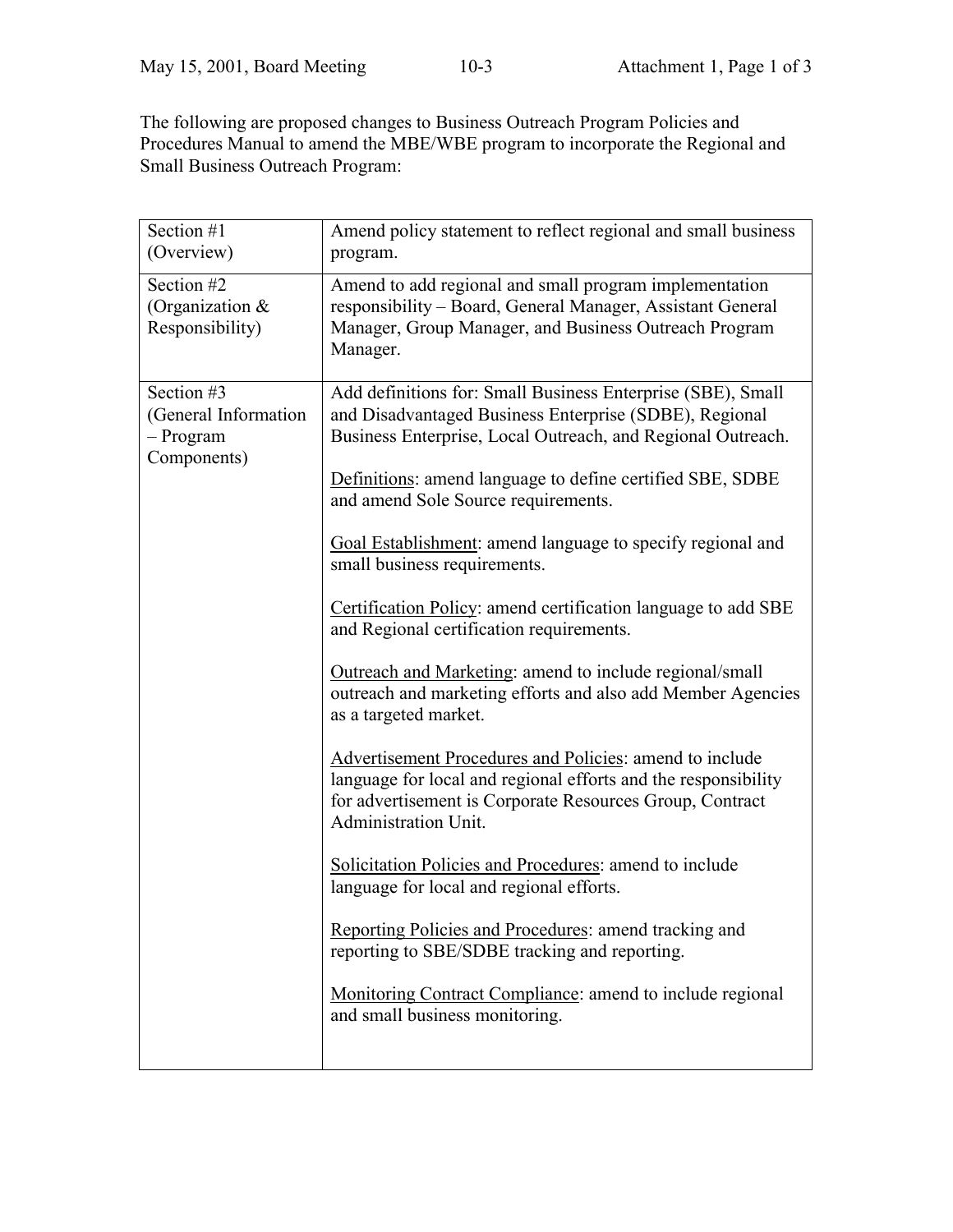| Section #4    | Goal Establishment: amend title to "SBE Participation                                                                                                                                                                                                                                                                  |
|---------------|------------------------------------------------------------------------------------------------------------------------------------------------------------------------------------------------------------------------------------------------------------------------------------------------------------------------|
| (Construction | Requirements" and add regional requirements.                                                                                                                                                                                                                                                                           |
| Contracts)    |                                                                                                                                                                                                                                                                                                                        |
|               | Advertisement and Solicitation Procedures: amend to include                                                                                                                                                                                                                                                            |
|               | local and regional and advertisement. Also increase external                                                                                                                                                                                                                                                           |
|               | advertisement or solicitation to include minor construction to                                                                                                                                                                                                                                                         |
|               | SBE. Also advertising budget centralized in Contract                                                                                                                                                                                                                                                                   |
|               | <b>Administration Unit.</b>                                                                                                                                                                                                                                                                                            |
|               | Counting Participation: amend language to add SBE<br>participation counting.                                                                                                                                                                                                                                           |
|               | Good Faith Effort: amend to include regional, local and small<br>business efforts.                                                                                                                                                                                                                                     |
|               | Award Determination: add language – bidder will be deemed<br>non-responsive if SBE and regional requirements are not met.                                                                                                                                                                                              |
|               | <b>Reporting Procedures: amend to add SBE Utilization Report</b><br>language.                                                                                                                                                                                                                                          |
| Section #5    | Goal Establishment: amend title to add "SBE Participation                                                                                                                                                                                                                                                              |
| (Procurement  | Requirements" and remove "Goal. Amend to add SBE                                                                                                                                                                                                                                                                       |
| Contracts)    | participation requirements. Also eliminate waiver                                                                                                                                                                                                                                                                      |
|               | requirements.                                                                                                                                                                                                                                                                                                          |
|               |                                                                                                                                                                                                                                                                                                                        |
|               | Advertisement for Notice Inviting Bid and Request for                                                                                                                                                                                                                                                                  |
|               | Proposals: amend to add regional, local, and SBE language.                                                                                                                                                                                                                                                             |
|               | Also add solicitation efforts to SBE and SDBE for lower bid                                                                                                                                                                                                                                                            |
|               | dollar amounts.                                                                                                                                                                                                                                                                                                        |
|               | Counting Participation: amend language to add counting of<br>SBE/SDBE participation.                                                                                                                                                                                                                                   |
|               | Good Faith Effort: modify requirements to include regional,<br>local and small business efforts.                                                                                                                                                                                                                       |
|               | <b>Award Determination: amend to add SBE language for</b><br>anticipated levels of participation. Add bidder will receive ten<br>(10) regional preference points if deemed a regional business<br>enterprise. Points to be translated to a percentage discount.<br>SBE requirements must be met or bid non-responsive. |
|               | <b>Reporting Procedures: amend to add SBE Utilization Report</b><br>language.                                                                                                                                                                                                                                          |